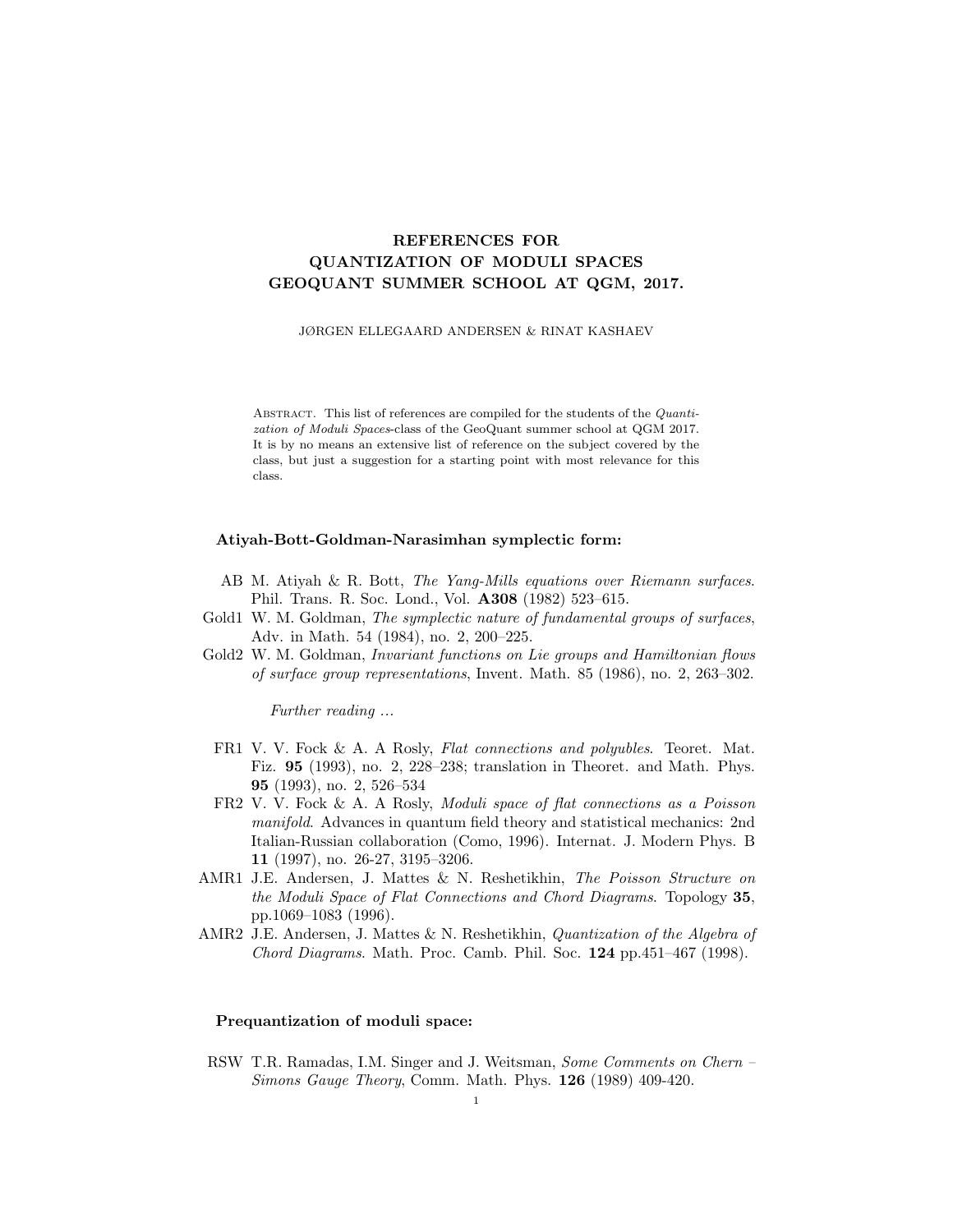- Freed D.S. Freed, Classical Chern-Simons Theory, Part 1, Adv. Math. 113 (1995), 237–303.
	- DN J.-M. Drezet & M.S. Narasimhan, Groupe de Picard des variétés de modules de fibrés semi-stables sur les courbes algébriques, Invent. math.  $97$  (1989) 53–94.
- AHJM<sup>2</sup> J. E. Andersen, B. Himpel, S. F. Jørgensen, J. Martens, and B. McLellan. "The Witten-Reshetikhin-Turaev invariant for links in finite order mapping tori I", Advances in Mathematics 304 (2017), 131–178.

#### Narasimhan-Seshadri Theorem:

- NS1 M.S. Narasimhan and C.S. Seshadri, Holomorphic vector bundles on a compact Riemann surface, Math. Ann. 155 (1964) 69–80.
- NS2 M. S.Narasimhan & C. S. Seshadri, "Holomorphic vector bundles on a compact Riemann surface. 1964 Differential Analysis, Bombay Colloq., 1964 pp. 249?250 Oxford Univ. Press, London
- NS3 M.S. Narasimhan & C.S. Seshadri, Stable and unitary vector bundles on a compact Riemann surface, Ann. Math. 82 (1965) 540–67.

## Hitchin Connection:

- H N. Hitchin, Flat connections and geometric quantization, Comm.Math.Phys., 131 (1990) 347–380.
- ADW S. Axelrod, S. Della Pietra, E. Witten, Geometric quantization of Chern Simons gauge theory, J.Diff.Geom. 33 (1991) 787–902.
	- Fal G. Faltings, *Stable G-bundles and projective connections*, J.Alg.Geom. 2 (1993) 507–568.
- Laszlo Y. Laszlo, *Hitchin's and WZW connections are the same*, J. Diff. Geom. 49 (1998), no. 3, 547–576.
- vGdJ B. Van Geemen  $\&$  A. J. De Jong, On Hitchin's connection, J. of Amer. Math. Soc., **11** (1998), 189–228.
	- A24 J.E. Andersen, "Toeplitz operators and Hitchin's projectively flat connection", in The many facets of geometry: A tribute to Nigel Hitchin, Edited by O. García-Prada, Jean Pierre Bourguignon, Simon Salamon, 177–209, Oxford Univ. Press, Oxford, 2010.
- A31 J.E. Andersen, "Hitchin's connection, Toeplitz operators and symmetry invariant deformation quantization", Quantum Topology 3 (2012), 293– 325.
- AGL J.E. Andersen, N.L. Gammelgaard & M.R. Lauridsen, "Hitchin's Connection in Metaplectic Quantization", Quantum Topology 3 (2012), 327–357.
- APo J. E. Andersen, N. S. Poulsen, "The Curvature of the Hitchin Connection", arXiv:1609.01243.
- AR J. E. Andersen, K. Rasmussen "A Hitchin Connection for a large class of families of K¨ahler Structures", arXiv:1609.01395. To appear in The Proceedings of Hitchin70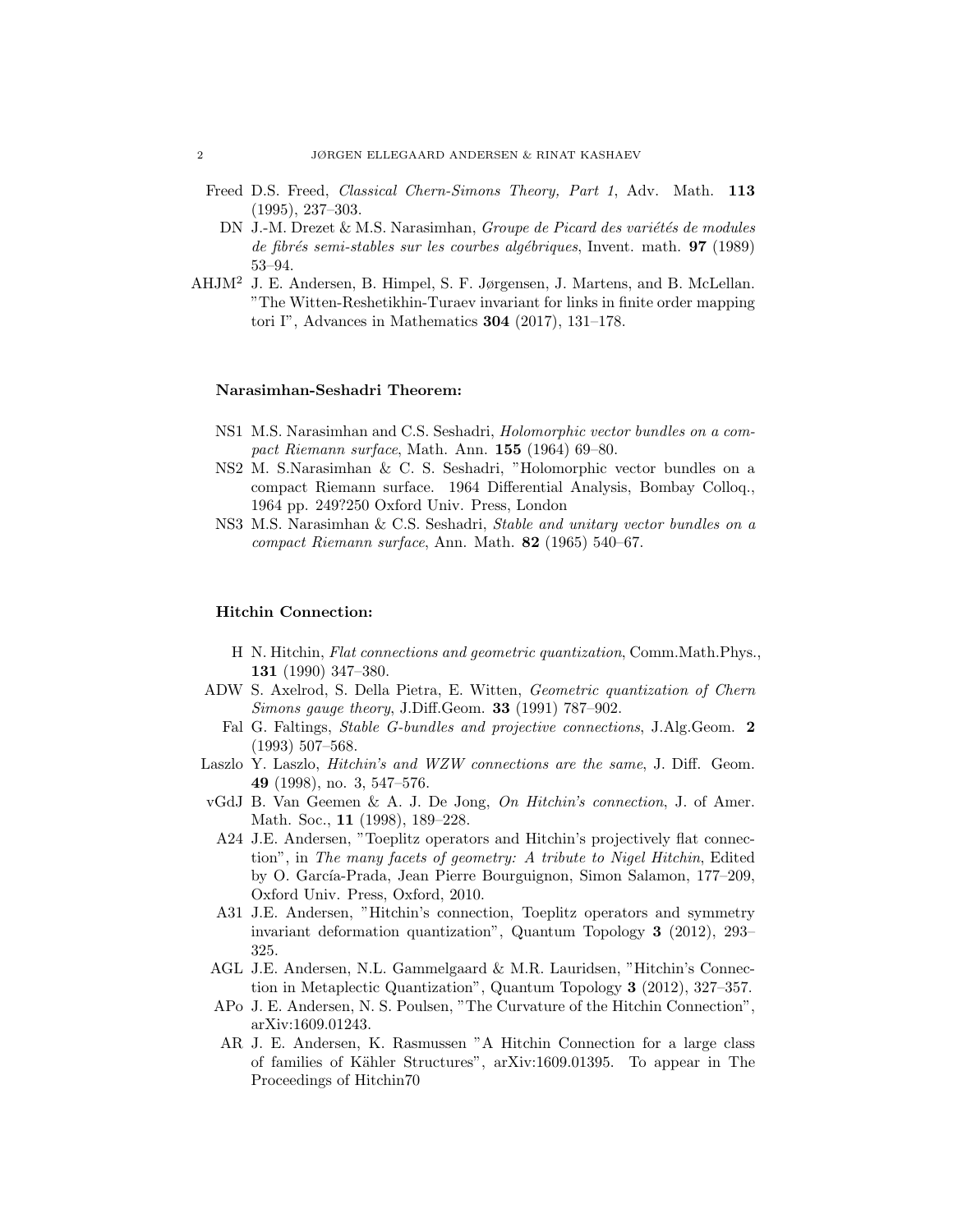REFERENCES FORQUANTIZATION OF MODULI SPACESGEOQUANT SUMMER SCHOOL AT QGM, 2017.3

#### Classical Conformal Field Theory references:

- Segal G. Segal, The Definition of Conformal Field Theory, Oxford University Preprint (1992).
- TUY A. Tsuchiya, K. Ueno & Y. Yamada, Conformal Field Theory on Universal Family of Stable Curves with Gauge Symmetries, Advanced Studies in Pure Mathmatics, **19** (1989), 459–566.

## Modular functors alla Kevin Walker:

- Walker K. Walker, On Witten's 3-manifold invariants, Preliminary version  $# 2$ , Preprint 1991.
	- APe J.E. Andersen & W.E. Petersen, Construction of Modular Functors from Modular Tensor Categories, Travaux Math. XXV (2017), 147–211.

## Classical TQFT references:

- Witten E. Witten, *Quantum field theory and the Jones polynomial*, Commun. Math. Phys 121 (1989) 351–98.
- Atiyah M. Atiyah, The Jones-Witten invariants of knots. Séminaire Bourbaki, Vol. 1989/90. Astérisque No. 189-190 (1990), Exp. No. 715, 7-16.
- Walker K. Walker, On Witten's 3-manifold invariants, Preliminary version  $\# 2$ , Preprint 1991.
	- RT1 N. Reshetikhin & V. Turaev, Ribbon graphs and their invariants derived fron quantum groups, Comm. Math. Phys.  $127$  (1990), 1–26.
	- RT2 N. Reshetikhin & V. Turaev, Invariants of 3-manifolds via link polynomials and quantum groups, Invent. Math. 103 (1991), 547–597.
		- T V. G. Turaev, Quantum invariants of knots and 3-manifolds, de Gruyter Studies in Mathematics, 18. Walter de Gruyter & Co., Berlin, 1994. x+588 pp. ISBN: 3-11-013704-6
- BHMV1 C. Blanchet, N. Habegger, G. Masbaum & P. Vogel, Three-manifold invariants derived from the Kauffman Bracket. Topology 31 (1992), 685–699.
- BHMV2 C. Blanchet, N. Habegger, G. Masbaum & P. Vogel, Topological Quantum Field Theories derived from the Kauffman bracket. Topology 34 (1995), 883–927.
	- B1 C. Blanchet, Hecke algebras, modular categories and 3-manifolds quantum invariants, Topology 39 (2000), no. 1, 193–223.
	- KL D. Kazhdan & G. Lusztig, Tensor structures arising from affine Lie algebras I, J. AMS, 6 (1993), 905–947; II J. AMS, 6 (1993), 949–1011; III J. AMS, 7 (1994), 335–381; IV, J. AMS, 7 (1994), 383–453.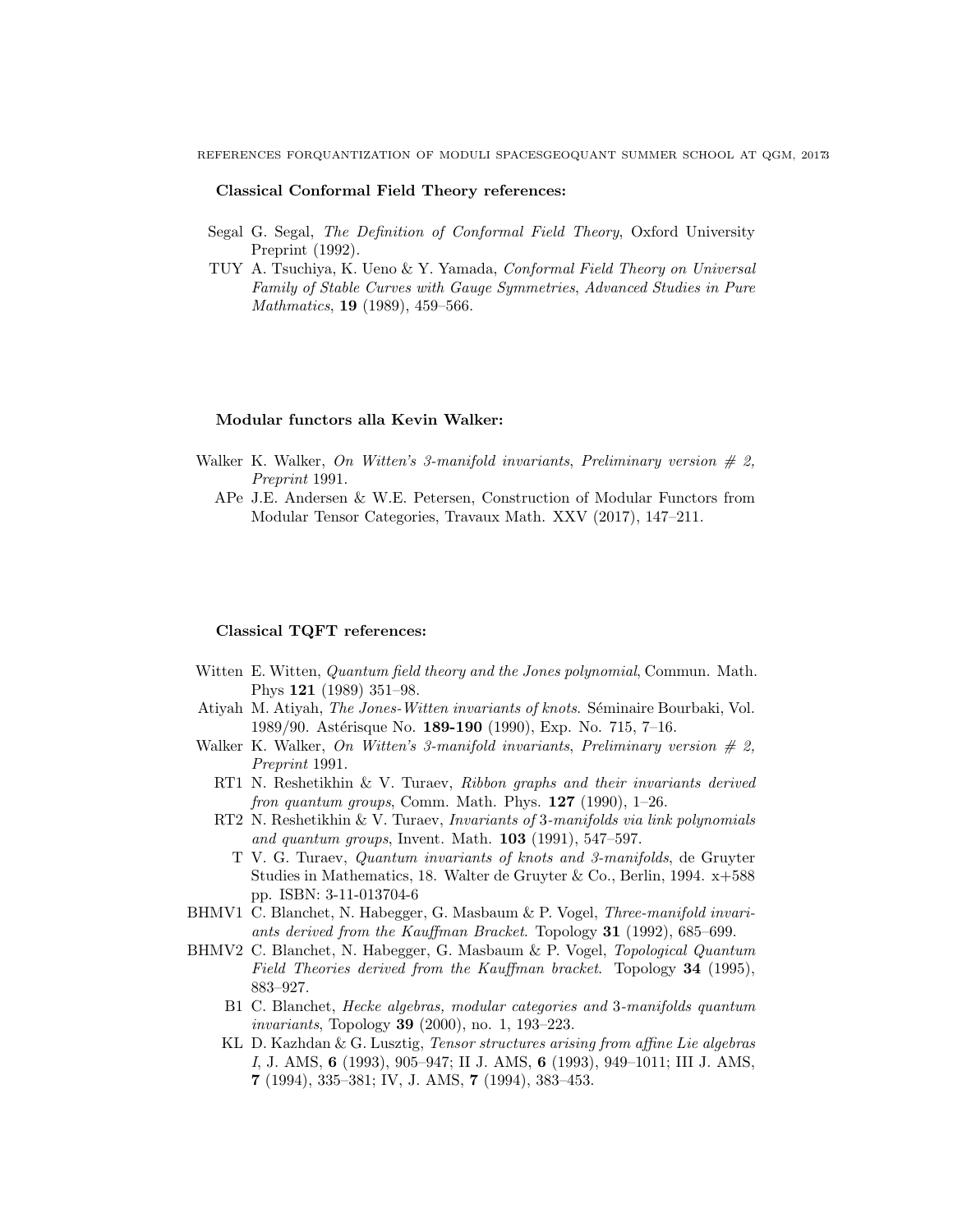## The isomorphism between the geometric and combinatorial constructions of TQFT's:

- AU1 J.E. Andersen & K. Ueno, "Geometric Construction of Modular Functors from Conformal Field Theory", Journal of Knot theory and its Ramifications 16 (2) (2007), 127–202.
- AU2 J.E. Andersen & K. Ueno, "Abelian Conformal Field Theories and Determinant Bundles", International Journal of Mathematics 18 (2007), 919–993.
- AU3 J.E. Andersen & K. Ueno, "Modular functors are determined by their genus zero data", Quantum Topology 3 (2012), 255–291.
- AU4 J.E. Andersen & K. Ueno, "Construction of the Witten-Reshetikhin-Turaev TQFT from conformal field theory". Invent. Math.  $201$  (2) (2015), 519– 559.

# Geometric Quantization:

Woodhouse N.J. Woodhouse, Geometric Quantization, Oxford University Press, Oxford (1992).

and all the references in there and many more ...

## Berezin-Toeplitz Quantization:

- BdMG L. Boutet de Monvel & V. Guillemin, The spectral theory of Toeplitz operators, Annals of Math. Studies 99, Princeton University Press, Princeton.
- BdMS L. Boutet de Monvel & J. Sjöstrand, Sur la singularité des noyaux de Bergmann et de Szegö, Asterique  $34-35$  (1976), 123-164.
- BMS M. Bordeman, E. Meinrenken & M. Schlichenmaier, Toeplitz quantization of Kähler manifolds and  $gl(N)$ ,  $N \rightarrow \infty$  limit, Comm. Math. Phys. 165 (1994), 281–296.
- Kar A. V. Karabegov, Deformation Quantization with Separation of Variables on a Kähler Manifold, Comm. Math. Phys.  $180$  (1996) (3), 745—755.
- Sch1 M. Schlichenmaier, Berezin-Toeplitz quantization and conformal field theory, Thesis.
- Sch2 M. Schlichenmaier, Deformation quantization of compact Kähler manifolds by Berezin-Toeplitz quantization. In Conférence Moshé Flato 1999, Vol. II (Dijon), 289–306, Math. Phys. Stud., 22, Kluwer Acad. Publ., Dordrecht, (2000), 289–306.
- KS A. V. Karabegov & M. Schlichenmaier, Identification of Berezin-Toeplitz deformation quantization, J. Reine Angew. Math. 540 (2001), 49–76.
- Sch3 M. Schlichenmaier, Berezin-Toeplitz quantization and Berezin transform. In Long time behaviour of classical and quantum systems (Bologna, 1999), Ser. Concr. Appl. Math., 1, World Sci. Publishing, River Edge, NJ, (2001), 271–287.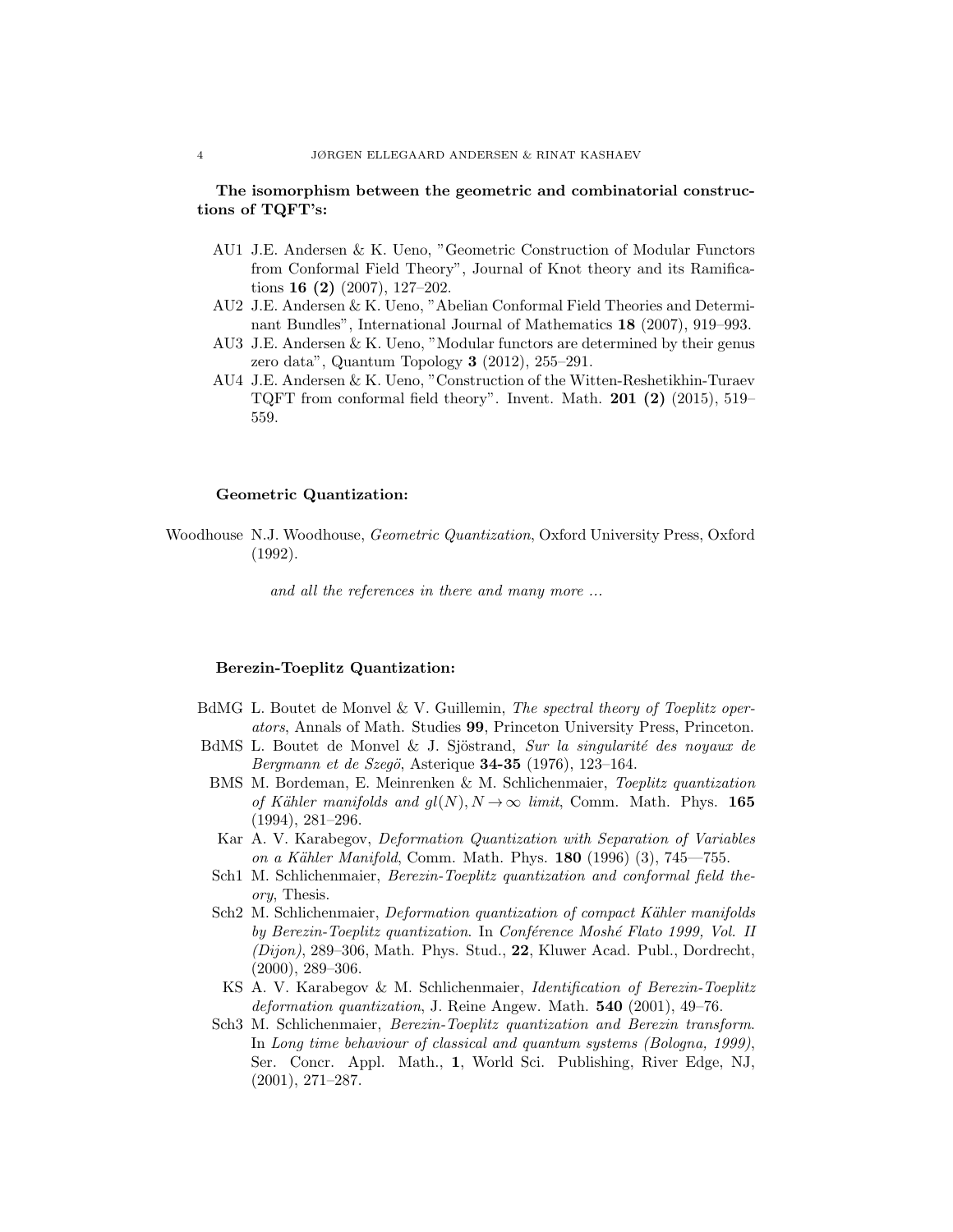Sch4 M. Schlichenmaier, "Some naturally defined star products for Kähler manifolds", Travaux matematiques, Volume 20 (2012), 187–204.

## Asymptotic Faithfulness:

- A12 J.E. Andersen, "Asymptotic faithfulness of the quantum  $SU(n)$  representations of the mapping class groups", Annals of Mathematics 163 (2006), 347–368.
- FWW M. H. Freedman, K. Walker & Z. Wang, Quantum SU(2) faithfully detects mapping class groups modulo center. Geom. Topol. 6 (2002), 523-539

and the more recent proofs of Asymptotic faithfulness...

## The Asymptotic Expansion Conjecture. Moduli space approach:

- A35 J.E. Andersen, "The Witten-Reshetikhin-Turaev invariants of finite order mapping tori I", Journal für Reine und Angewandte Mathematik. 681 (2013), 1–38.
- AH J.E. Andersen & S.K. Hansen, "Asymptotics of the quantum invariants for surgeries on the figure 8 knot", Journal of Knot theory and its Ramifications 15 (2006), 479–548.
- A34 J.E. Andersen & B. Himpel, "The Witten-Reshetikhin-Turaev invariants of finite order mapping tori II", Quantum Topology 3 (2012), 377–421.
- AJ J.E. Andersen & S.F. Jørgensen, "On the Witten–Reshetikhin–Turaev invariants of torus bundles", Journal of Knot Theory and its Ramifications 24 (11), 1550055 (2015), 1–48.
- CM1 L. Charles & J. March´e, "Knot state asymptotics II: Witten conjecture and irreducible representations", Publ. Math. Inst. Hautes Etudes Sci. 121 ´ (2015), 323–361.
- CM1 L. Charles & J. Marché, "Knot state asymptotics I: AJ conjecture and Abelian representations", Publ. Math. Inst. Hautes Études Sci. 121 (2015), 279–322.
- AHJM<sup>2</sup> J. E. Andersen, B. Himpel, S. F. Jørgensen, J. Martens, and B. McLellan. "The Witten-Reshetikhin-Turaev invariant for links in finite order mapping tori I", Advances in Mathematics 304 (2017), 131–178.

## General asymptotics and application of BT-theory to TQFT:

- A11 J.E. Andersen, "Deformation Quantization and Geometric Quantization of Abelian Moduli Spaces.", Comm. of Math. Phys. 255 (2005), 727–745.
- AMU J.E. Andersen, G. Masbaum & K. Ueno, "Topological Quantum Field Theory and the Nielsen-Thurston classification of  $M(0, 4)$ ", Math. Proc. Cambridge Philos. Soc. 141 (2006), 477–488.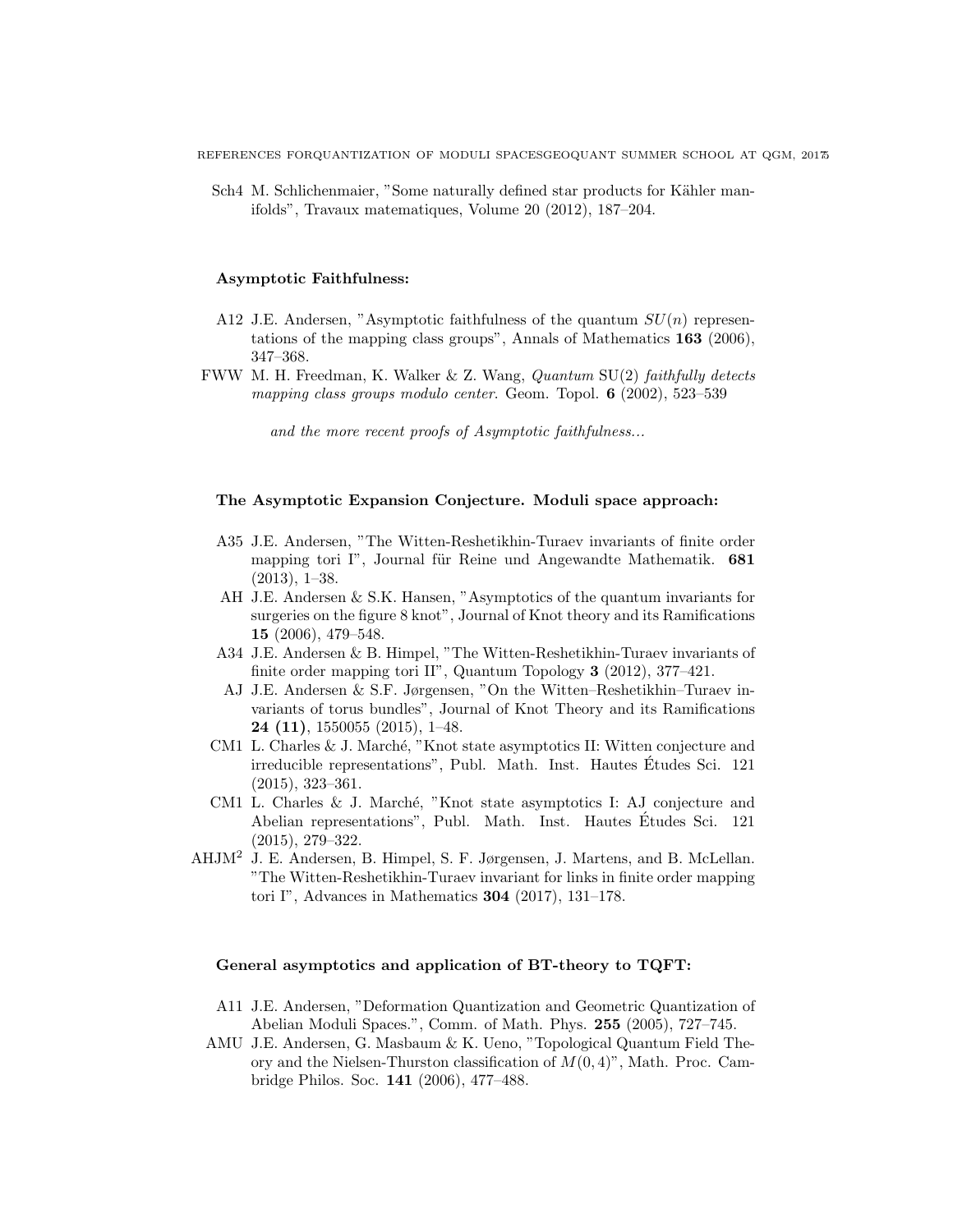- A18 J.E. Andersen, "The Nielsen-Thurston classification of mapping classes is determined by TQFT", J. Math. Kyoto Univ. 48 (2008), 323–338.
- A22 J.E. Andersen, "Asymptotics of the Hilbert-Schmidt Norm of Curve Operators in TQFT", Letters in Mathematical Physics 91 (2010), 205–214.
- AG2 J.E. Andersen & N.L. Gammelgaard, "Hitchin's Projectively Flat Connection, Toeplitz Operators and the Asymptotic Expansion of TQFT Curve Operators", Grassmannians, Moduli Spaces and Vector Bundles, 1–24, Clay Math. Proc., 14, Amer. Math. Soc., Providence, RI, 2011.
- AB1 J.E. Andersen & J. L. Blaavand, "Asymptotics of Toeplitz operators and applications in TQFT", Traveaux Mathématiques, 19 (2011), 167-201.
	- C L. Charles, "Asymptotic properties of the quantum representations of the mapping class group", Trans. Amer. Math. Soc. 368 (2016), no. 10, 7507?7531.

## Bohr-Sommerfeld quantization of moduli spaces:

- JW L. Jeffrey & J. Weitsman, "Bohr-Sommerfeld orbits in the moduli space of flat connections and the Verlinde dimension formula", Comm. Math. Phys. 150 (1992) 593–630.
- A2 J.E. Andersen, "Geometric quantization of symplectic manifolds with respect to reducible non- negative polarizations", Comm. Math. Phys. 183 (2) (1997), 401–421.
- A4 J.E. Andersen, "New polarizations on the moduli spaces and the Thurston compactification of Teichmüller space", International Journal of Mathematics, 9 (1) (1998), 1–45.
- T1 A. N. Tyurin, "On the Bohr-Sommerfeld bases." (Russian) Izv. Ross. Akad. Nauk Ser. Mat. 64 (2000), no. 5, 163–196; translation in Izv. Math. 64 (2000), no. 5, 1033–1064.
- T2 A. N. Tyurin, "An existence theorem for the moduli space of Bohr-Sommerfeld Lagrangian cycles. (Russian) Uspekhi Mat. Nauk 60 (2005), no. 3(363), 179–180; translation in Russian Math. Surveys 60 (2005), no. 3, 572–574.

# Quantum Teichmüller Theory:

- FK L.D.Faddeev and R.M.Kashaev. "Quantum dilogarithm", Modern Phys. Lett.A, 9(5): 427–434, 1994.
- K1 R.M.Kashaev. "Quantization of Teichmüller spaces and the quantum dilogarithm", Lett.Math. Phys., 43(2):105–115, 1998.
- FC V. V. Fock and L. O. Chekhov. "Quantum Teichmüller spaces", Teoret. Mat. Fiz., 120(3):511–528, 1999.
- K2 R. M. Kashaev. "The Liouville central charge in quantum Teichmüller theory". Tr. Mat. Inst. Steklova, 226(Mat. Fiz. Probl. Kvantovoi Teor. Polya):72–81, 1999.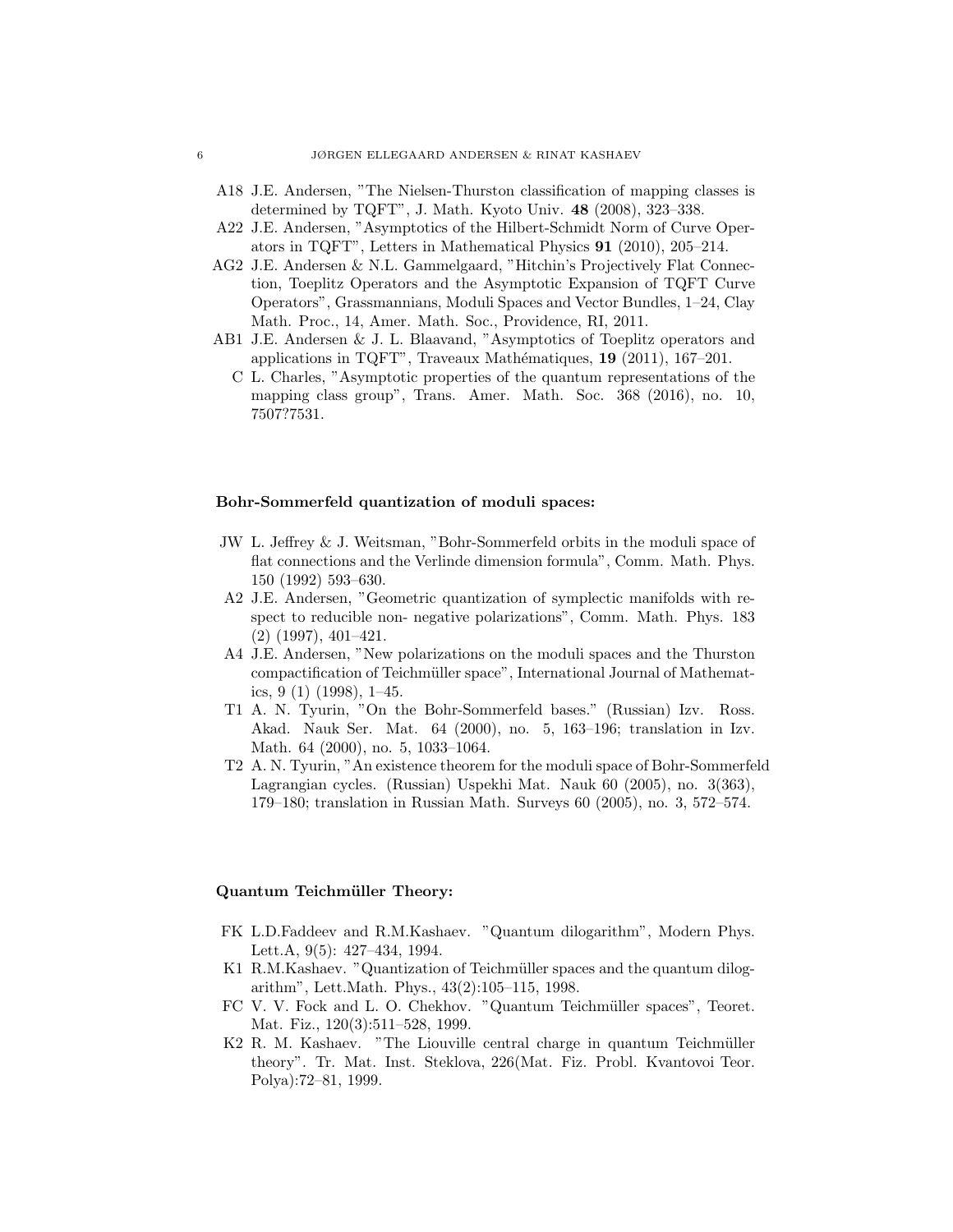REFERENCES FORQUANTIZATION OF MODULI SPACESGEOQUANT SUMMER SCHOOL AT QGM, 2017.

K3 R. M. Kashaev. "On the spectrum of Dehn twists in quantum Teichmüller theory". In Physics and combinatorics, 2000 (Nagoya), pages 63–81. World Sci. Publ., River Edge, NJ, 2001.

# The Teichmüller TQFT:

- Hik1 K. Hikami. Hyperbolicity of partition function and quantum gravity. Nuclear Phys. B, 616(3):537–548, 2001.
- Hik2 K. Hikami. Generalized volume conjecture and the A-polynomials: the Neumann-Zagier potential function as a classical limit of the partition function. J. Geom. Phys., 57(9):1895–1940, 2007.
- AK1 J.E. Andersen & R.M. Kashaev, "A TQFT from Quantum Teichmüller theory", Comm. Math. Phys. 330 (3) (2014), 887–934.
- AK2 J.E. Andersen & R.M. Kashaev, "Quantum Teichmüller theory and  $TQFT$ ", XVIIth International Congress on Mathematical Physics, World Sci. Publ., Hackensack, NJ, (2014), 684–692.
- AK3 J.E. Andersen & R.M. Kashaev, "Faddeev's quantum dilogarithm and state-integrals on shaped triangulations", In "Mathematical Aspects of Quantum Field Theories", Editors D. Calaque and Thomas Strobl, Mathematical Physics Studies. XXVIII (2015), 133–152.
- AK4 J.E. Andersen & R.M. Kashaev, "A new formulation of the Teichmüller TQFT", arXiv:1305.4291
- AN J.E. Andersen  $&$  J.-J.K. Nissen, Asymptotic aspects of the Teichmüller TQFT, Travaux Math. XXV (2017), 41-95.
- AM J.E. Andersen & S. Marzioni, Level N Teichmuller TQFT and Complex Chern-Simons Theory, Travaux Math. XXV (2017), 97-146.

# Quantization of the Higgs bundle moduli space:

- W2 E. Witten, "Quantization of Chern-Simons gauge theory with complex gauge group", Comm. Math. Phys., 137(1):29?66, 1991. 44
- AG J.E. Andersen, N.L. Gammelgaard, "The Hitchin-Witten Connection and Complex Quantum Chern-Simons Theory", arXiv:1409.1035.
- AGP J. E. Andersen, S. Gukov, D. Pei, "The Verlinde formula for Higgs bundles", arXiv:1608.01761.
- Wu S. Wu, "Quantization of Hitchin's Moduli Space of a Non-orientable Surface", Geometric Methods in Physics, XXXIV Workshop 2015, Trens in Mathematics, 343 – 363, 2016.